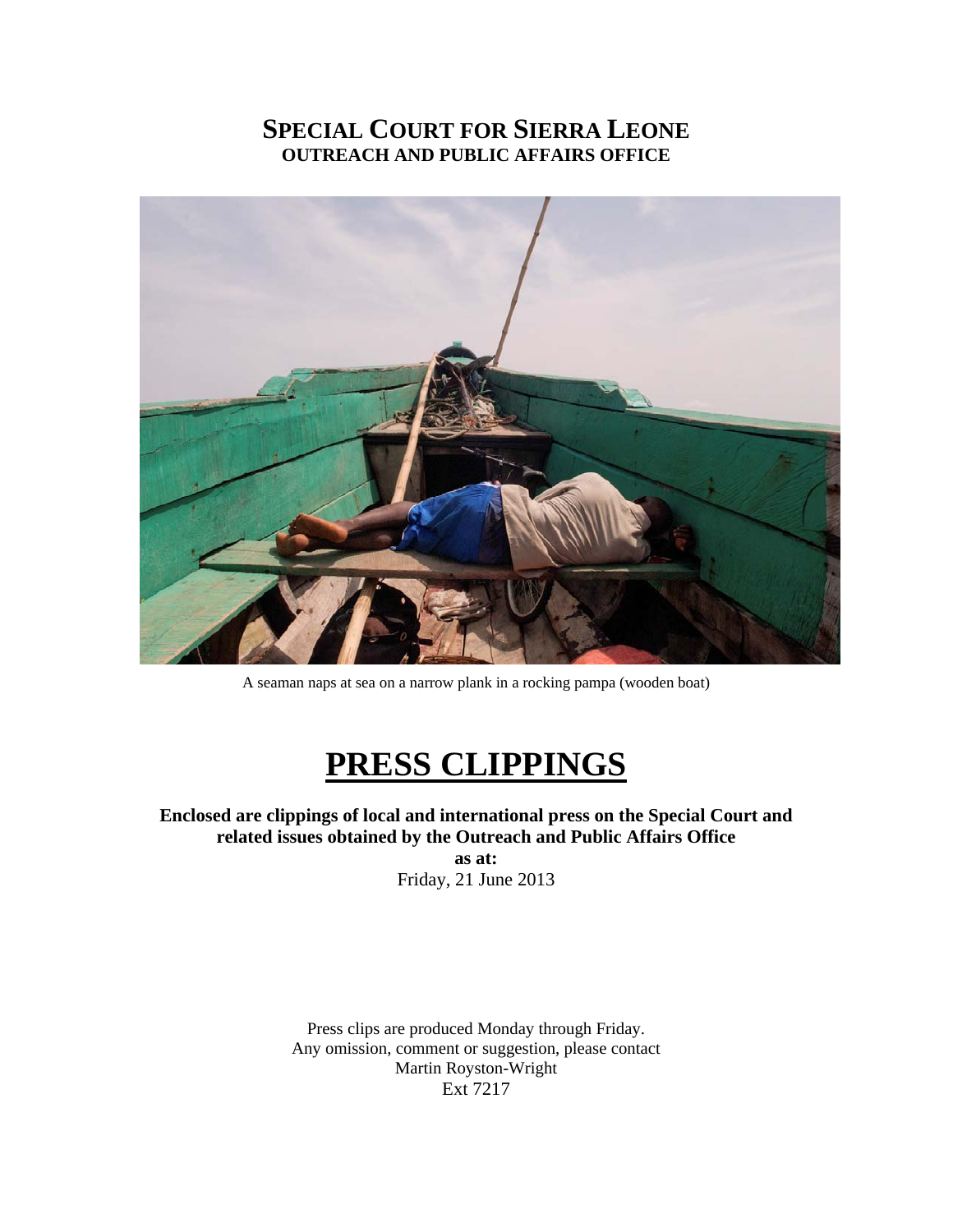| <b>Local News</b>                                                                  |             |
|------------------------------------------------------------------------------------|-------------|
| The Arrest of Ibrahim Bah / Global Times                                           | Page 3      |
| On the Hunt Fort Gen Ibrahim Bah / The New Storm                                   | Page 4      |
| <b>International News</b>                                                          |             |
| Unfinished Business in Sierra Leone - Justice Must Be Done / Public Service Europe | Pages 5-6   |
| Human Rights Groups Call for arrest of Ibrahim Bah / BBC Focus on Africa           | Page 7      |
| Trusted Ally of Charles Taylor Located in Sierra Leone / Voice of America          | Pages 8-9   |
| Top Charles Taylor Ally Found in Sierra Leone / Associated Press                   | Page 10     |
| Top Gun Runner for Charles Taylor Arrested in Freetown / Macleans                  | Pages 11-12 |
| Top Taylor Ally Found in Sierra Leone / South African Press Agency                 | Page 13     |
| Charles Taylor Ally Seen in Sierra Leone / United Press International              | Page 14     |
| Rwandan Genocide: Sweden Jails Stanislas Mbanenande / BBC                          | Pages 15-16 |
| Uhuru Kenyatta Trial Moved to November / BBC                                       | Pages 17-18 |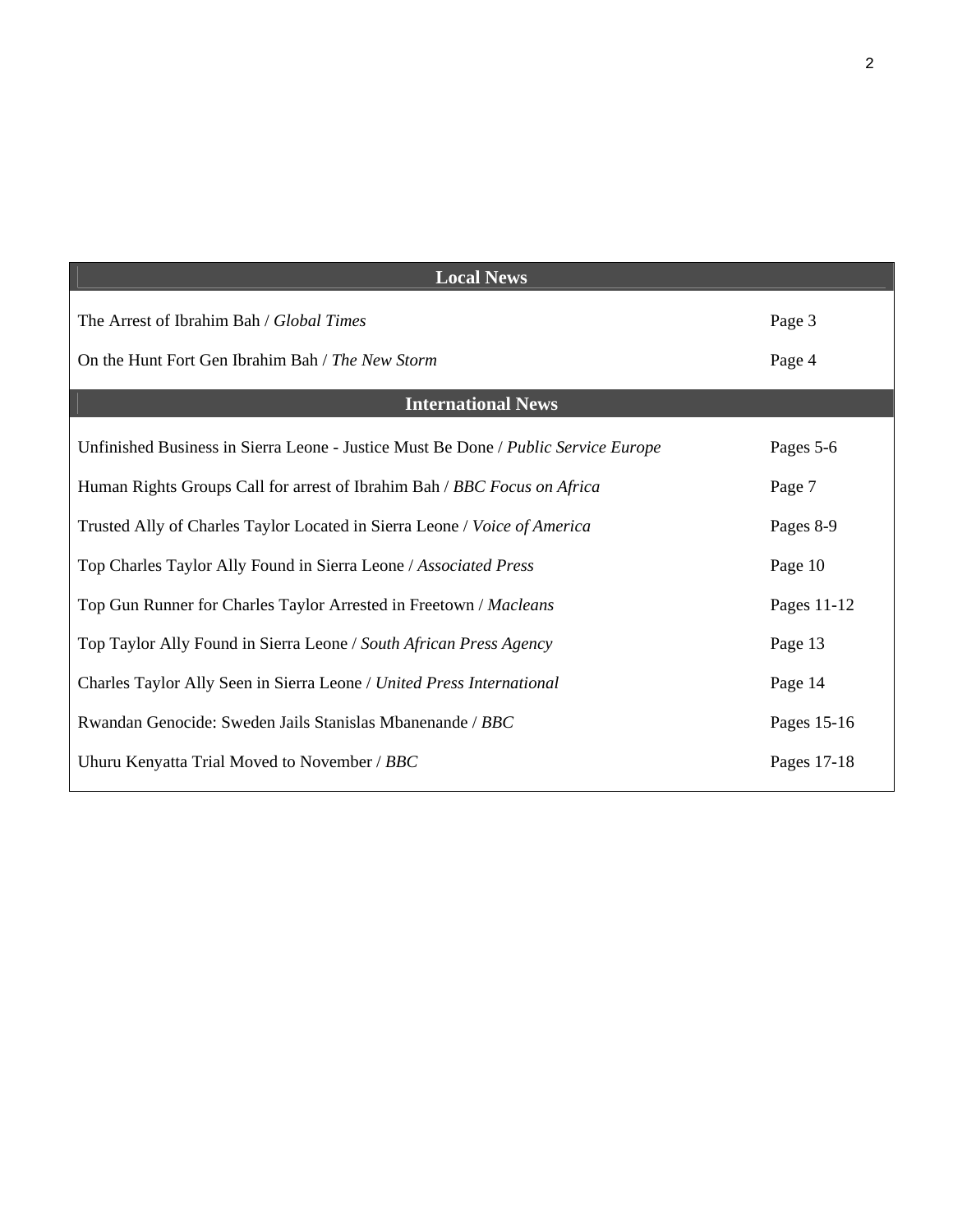Global Times Friday, 21 June 2013



The Sierra Leone Police at long last have arrested Ibrahima Bah, the alleged Senegalese arms and diamond merchant for both the imprisoned former Liberia leader Charles Taylor, as well as for the late Sierra Leone rebel leader Foday Sankoh; thanks to the Africa Confidential magazine and the Sierra Leone media. Ibrahima Bah is reported to have allegedly supplied and traded arms and diamonds for the two rebel leaders throughout the civil conflicts in Liberia and Sierra Leone that lasted for 13 years and 11 years respectively.

While Ibrahima Bah was placed under the United Nations travelling ban, he has been living conspicuously in Sierra Leone since 2008 as to suggest that government knew about his residence in the country but doing nothing about it; only when the press raised the red flag about his presence in the country that the police finally moved to have him arrested for investigation.

It is a strange phenomenon that a man of the criminality of Ibrahima Bah also known as Ibrahima Balde who had struck stinking rich on blood money on account of the mayhem, murder, rape, mutilation, torture, forced labour and abduction that

# **he Arrest** were brought to bear on innocent Sierra

Leoneans could have been living among the same people without hindrance; yea without the state security doing nothing about it.

How secure are we when this man had continued to live among us in opulence and flagrant display of wealth probably with the knowledge of state security about his character? Does the state security network want to tell Sierra Leoneans and our development partners that had the press not raised the alarm Ibrahima Bah would have continued to live with us with no idea what his next plans are? We must be living dangerously in this country with such lax of our state security. It may suffice to suggest then that some people may have been on Bah's payroll in order to keep quiet.

So far so good about Ibrahima Bah's case; but what about the alleged 850 mercenaries that are also reportedly allegedly living among us in the country with their alleged office in the centre of Freetown? The people cannot wait for the police to also come out with some information on this especially when this same Ibrahima Bah has connec-

tion with Burkina Faso where he lived for sometimes. Burkina Faso was one of the conduits through where arms and ammunitions were channeled to Charles Taylor and Foday Sankoh during the conflicts in Liberia and Sierra Leone; the country is a haven for hired mercenaries.

When it comes to state security matter it should be no half-way house affair. Therefore, the people also want to know the truth or not, about the alleged 850 mercenaries.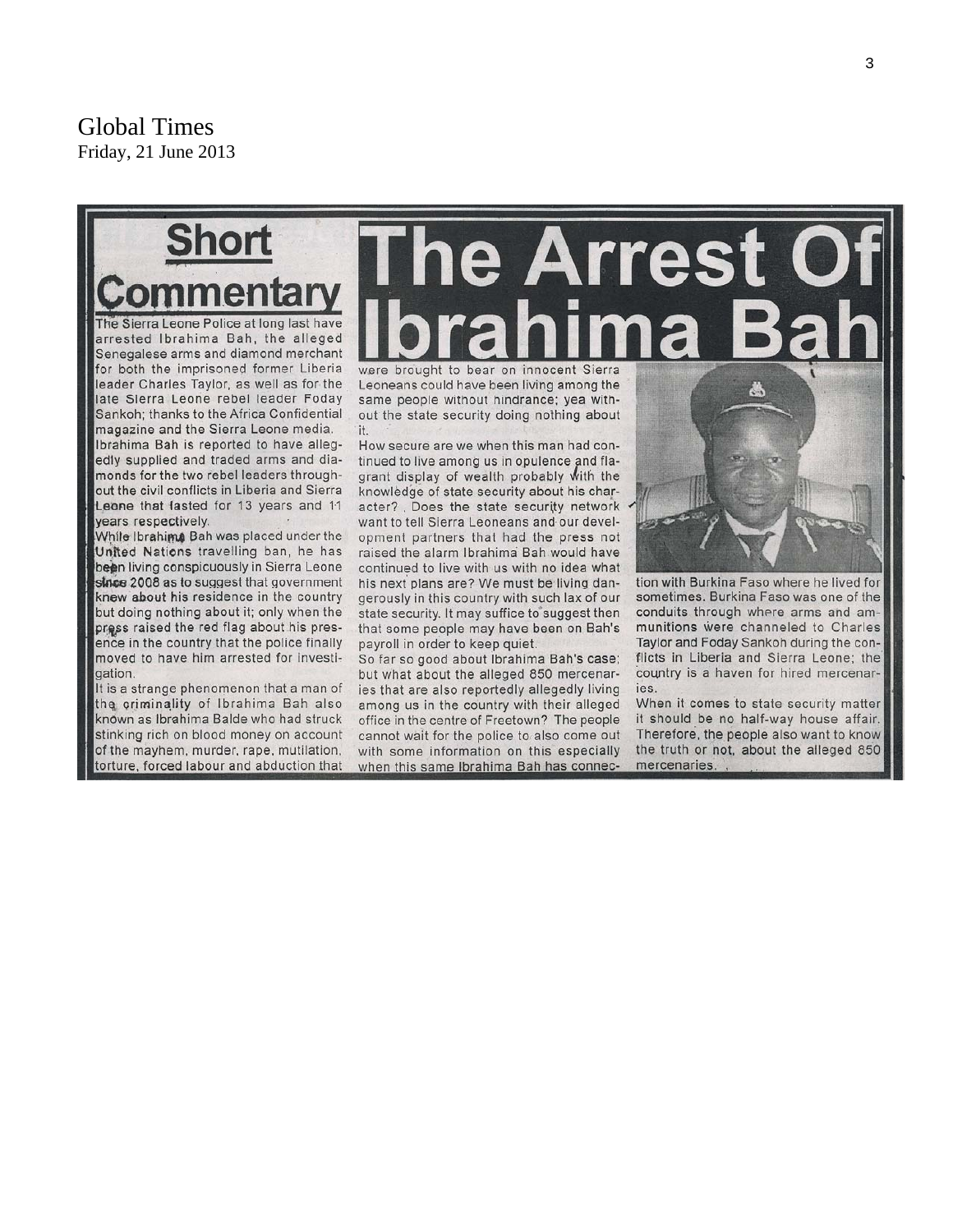#### The New Storm Friday, 21 June 2013



its Travel Ban, but he travels with several names and aliases, most prominent been IBRAHIM BA, or Ibrahima Balde

He is a Senegalese, but considers himself a Pan-Africanist, having been involved in civil conflits in Liberia, Salone and Ivory Coast. among others. He even had a brief stint with the MUJAHIDEEN in Afghanistan, who were fighting against soviet occupation. What a 'revolutionary" guy!

Yes, Gen. Ibrahim Ba was a close associate of the late Libyan dictator, Col. Gadaffi and jailed former Liberian leader, Charles Taylor. He served as a conduit or middleman, between the two men and Salone's RUF rebels. trading "blood" diamonds, for lethal weapons

Now, he is wanted by the UN and Interpol, for alleged crimes against humanity. What is strange though, is that Gen. Ibrahim Ba, is said to be in the custody of the Sierra Leonean authorities, but allegedly

been PROTECTED, by the powersthat-be

We don't want to delve into this, for now. But, let's look at other players in the barbaric Salone conflict, on the run. and who might be of interest to JUSTICE-SEEKERS, like NAZI war criminals.

**BASSAM SHINDANI:** he goes  $1.$ by the alias MUSTAFA BASEL, and travels on both names, and more. He is Lebanese, an ex-Hezbollah fighter, who joined the RUF and was a colonel in the rebel outfit. Col Bassam Shindani was working directly with Gen Ibrahim Ba, Gen Issa Sesay and Gen Maskita, facilitating the trade in RUF "blood" diamonds for lethal weapons, to fuel the war machinery...Go search for him

MAJOR POPE JOHNNY  $2.$ PAUL: He served in the Salone army and gave an exemplary performance. both as a fighter and commander. He also travels with various NAMES such as Johnny Pauli, JPK, the Savior and Johnny Paul Koroms. The man lost his SENSES and pitched tents with a gang



Foday Sanks:-General Ba's buddy of misfits and anarchists, in the Salone army, in a stupid coup, that ended DESTROYING the country and dismembering tens of thousands of souls. Why not go look out for him? FATOU MBAYE: She is the  $3.$ 

Scnegalese-American lawyer, who abandoned her lucrative practice in New Jersey, came and married Fodav

Beast" Sankoh in Salone, and was controlling the ILLITERATE warlord's ill-gotten fortunes, including diamonds and GOLD. She travels with different names like Fatou Mbaye, Fatu Sankor, Fatty Diabate, etc... Go get the babe, guys

 $\Delta$ COL. MIKE LAMIN: He was one of the most powerful RUF commanders and even held a cabinet position, in the post-war COALITION government of president Kabba that brought RUF people into gof ment. But, Mike has been missing in action. for far too long and needs to come and give ACCOUNT of how diamonds were traded for weapons, and the countless RUF massacres, in the NINETIES....And finally....

COL SAVAGE: What more 5. evidence do you need than the SAVAGE PIT and the Slaughter House at Tombodu, in KONO? Hundreds of the savage animal's victims were dismembered there. and the guy isstill on the LOOSE. Why not just go get the reass MURDERER and put him on trial?.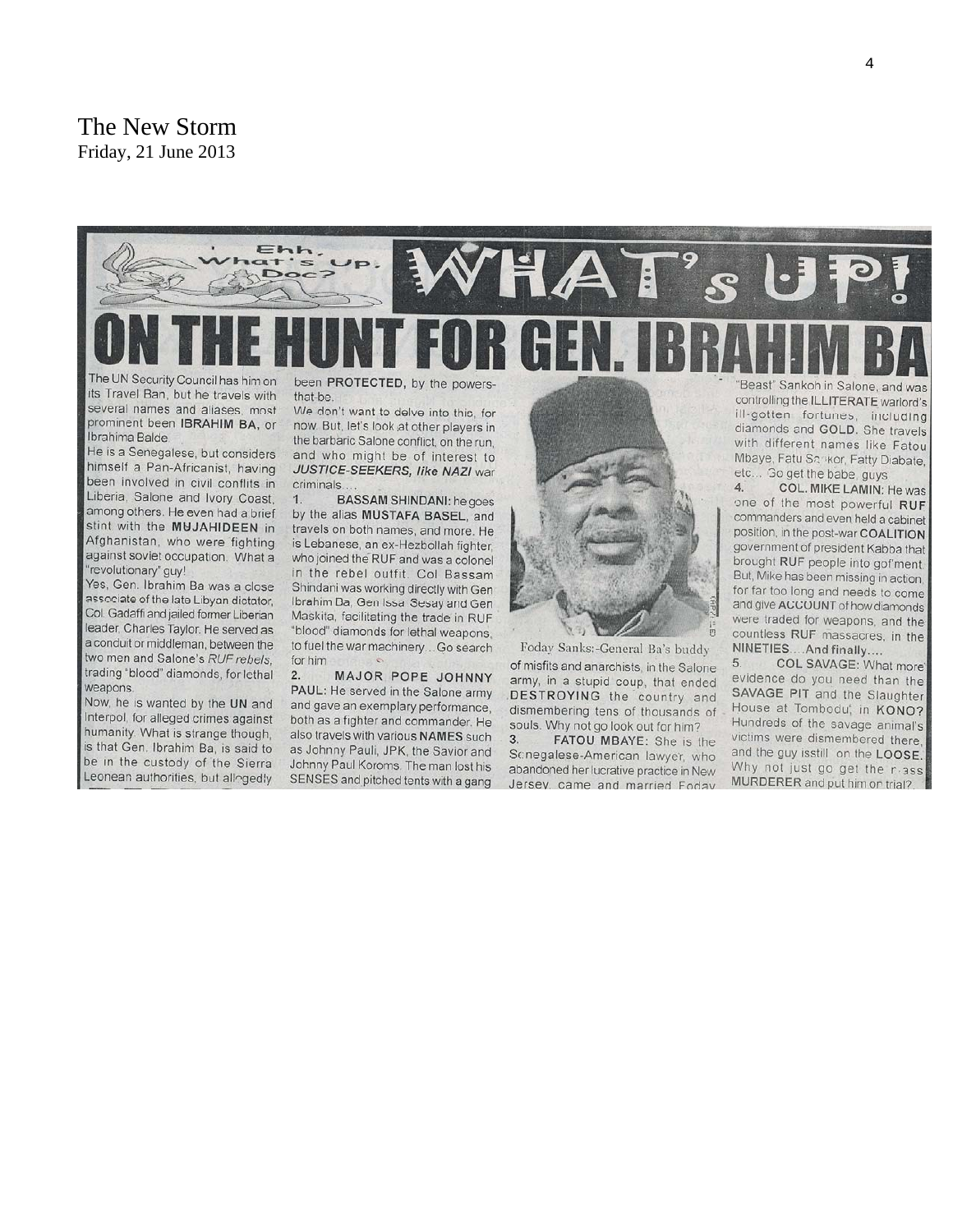# Public Service Europe

Thursday, 20 June 2013

http://www.publicserviceeurope.com/article/3617/unfinished-business-in-sierra-leone-justice-must-bedone

#### **Unfinished business in Sierra Leone - justice must be done**

By Elise Keppler



Sierra Leone's international partners – including European governments – have an important role to play in encouraging the country to move forward with an investigation into alleged war crimes – writes campaigner

Late last month, a seemingly technical United Nations report contained a major revelation: Ibrahim Bah has been living in Freetown, Sierra Leone, since 2008 and even his street address is known. The name Ibrahim Bah is far from a household name but his alleged role in the civil war that ravaged Sierra Leone from 1991 to 2002 and devastated the lives of so many is very significant.

Bah is a Senegalese national alleged to have provided arms and supplies to the rebel Revolutionary United Front, according to UN sources and findings by the UN-backed Special Court for Sierra Leone. The rebel group was known for its signature crime of traumatic amputation, among other horrific abuses. Bah is said to have been a close associate of former President Charles Taylor of Liberia, who was indicted by the Special Court in 2003 for his role in crimes committed in Sierra Leone's conflict.

After three years of safe haven in Nigeria Taylor was apprehended, then tried and convicted by the Special Court for fueling rebel crimes by providing arms and other military assistance. He was sentenced to more than 50 years in prison. The judgment was issued in 2012 and is on appeal. So what to do with Bah? Sierra Leone authorities have important reasons for using their domestic authority to open a criminal investigation into Bah's role in fueling atrocities committed during the conflict.

After completing trials between 2002 and 2009 of eight former leaders of the warring factions in Sierra Leone for war crimes and crimes against humanity committed during the war, the UN-backed Special Court is winding down operations. A domestic investigation would provide a measure of redress to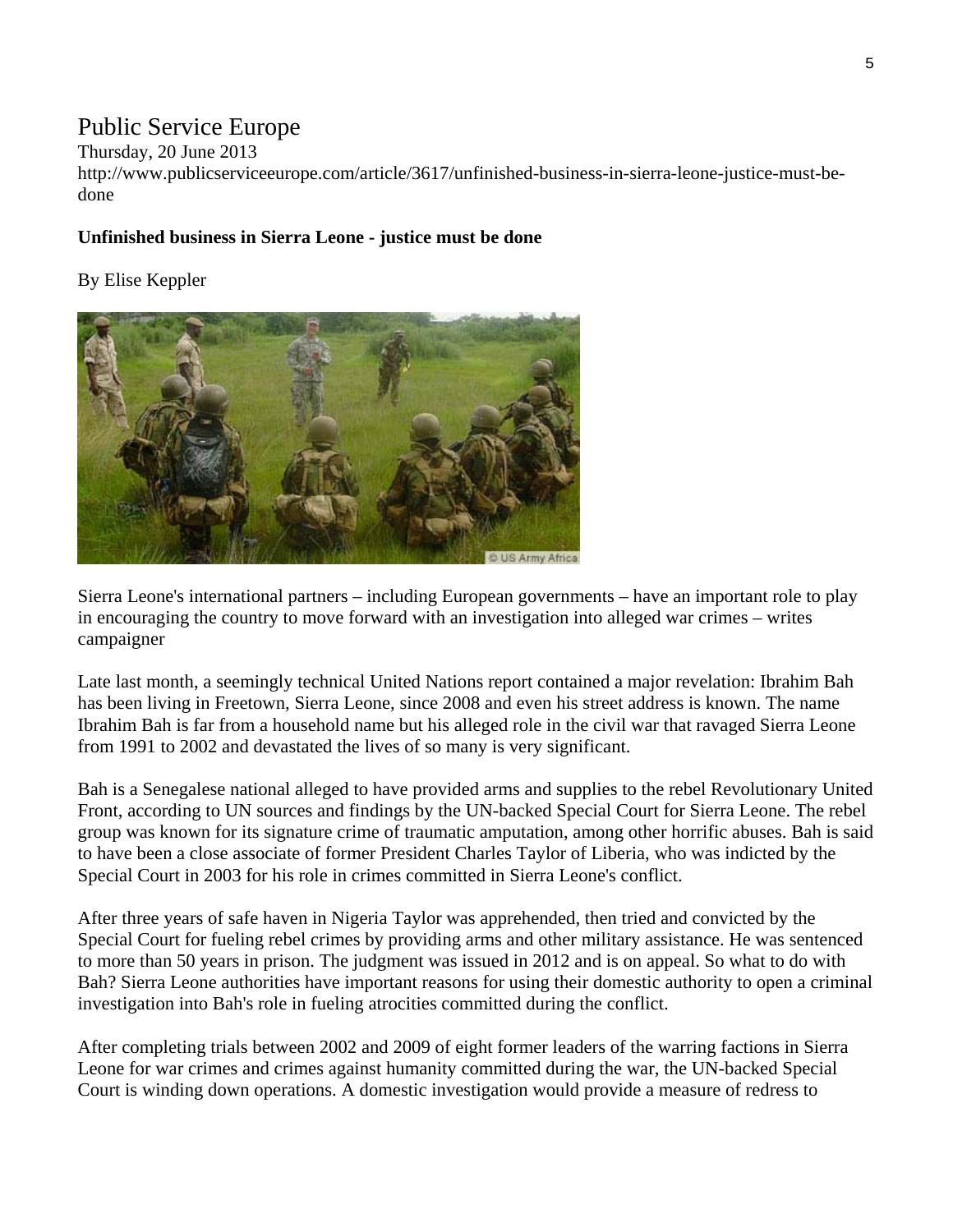victims of those crimes. It would also send a clear signal that the country is committed to fully ensuring justice for the gravest crimes committed during the conflict and making the most of international support provided to the country to promote accountability through the Special Court's work.

The Netherlands and United Kingdom – along with the United States and Canada – have been major donors among a number of other European funders to the Special Court. One of the hoped-for legacies of the Special Court is that it would help build domestic capacity to try the gravest crimes. Sierra Leone investigators, prosecutors and defense counsel have all worked at the special court and had the opportunity to learn from its practice.

While Sierra Leone's domestic law lacks some definitions of international crimes, people can be charged with ordinary crimes that underlie them - such as murder and rape. Moreover, although the country granted an amnesty to the rebels in 1999 that was terminated after the rebels carried out new atrocities. In any event, such amnesties run counter to fundamental international legal principles that mandate prosecution for widespread atrocities.

Meanwhile, Sierra Leone's international partners – including European governments – have an important role to play in encouraging the country to move forward with a criminal investigation of Bah. The special court's work made a vital contribution but it also was only able to hold a handful of people who committed the gravest crimes during the conflict to account.

Its work should not be the end of the road and Sierra Leone authorities should help ensure justice for the victims by taking up domestic cases involving the gravest crimes. By signaling the importance of the country taking action, international partners moreover can help Sierra Leone pave the way for greater respect for human rights and rule of law in the country.

*Elise Keppler is senior international justice counsel at the Human Rights Watch campaign group*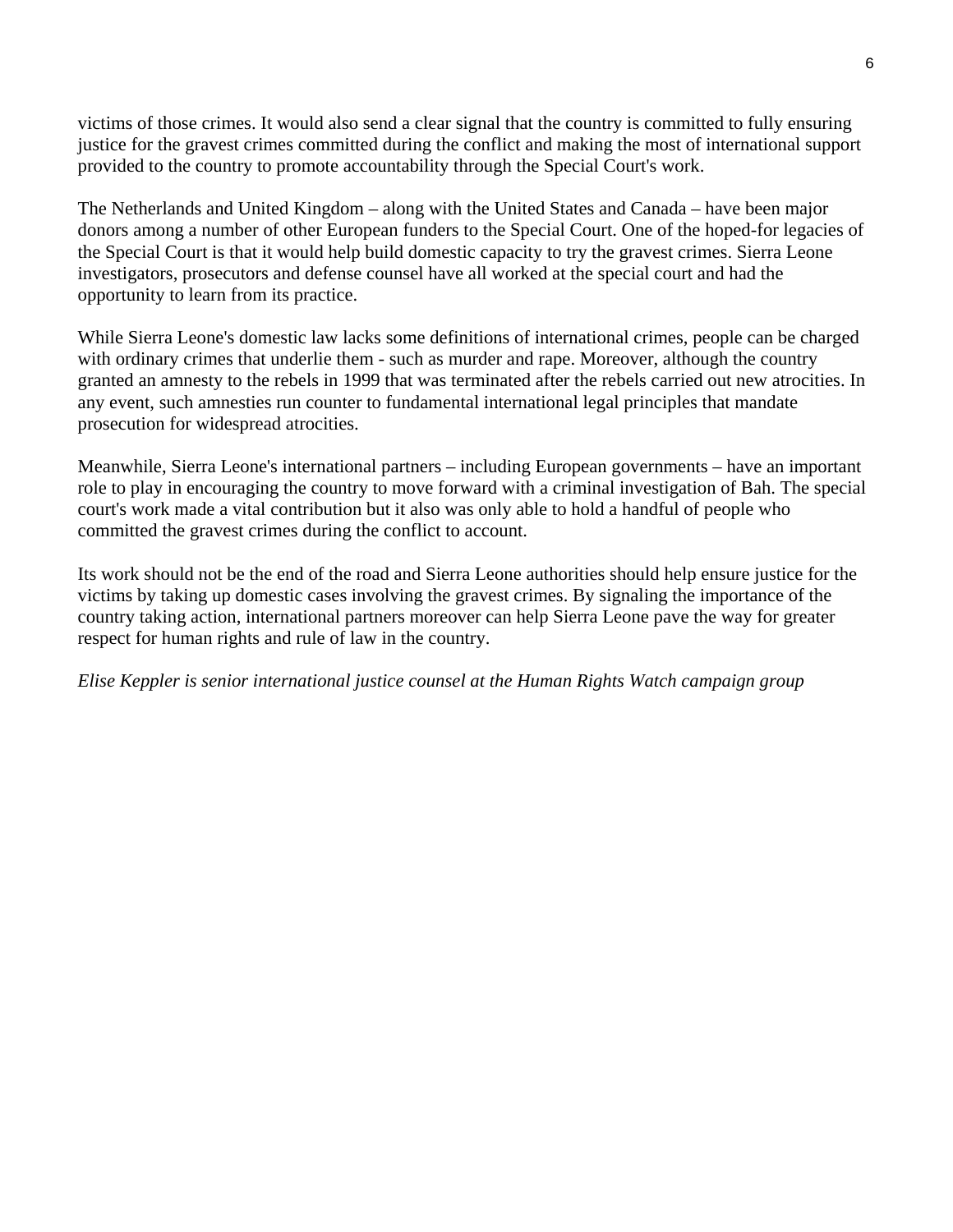### BBC Focus on Africa

Thursday, 20 June 2013

#### **Human Rights Groups Call for arrest of Ibrahim Bah**

LEAD-IN: The campaign group Human Rights Watch has called on the Government of Sierra Leone to open criminal investigations against a suspected Senegalese arms supplier who it says is currently being held by police. Ibrahim Bah is believed to be a former aide to the former Liberian President and convicted war criminal Charles Taylor. He's on a United Nations travel ban list, and is alleged to have supplied arms in Sierra Leone during the 1990s. As Umaru Fofana reports from Freetown, there are concerns as to how a man believed to pose a great risk to the region has been living and undetected in the country for many years.

FOFANA: His name is Ibrahim Bah, aka Ibrahim Balde, He's a Senegalese national who is wanted by the international police force INTERPOL. The United Nations says he was a key figure in the sale of arms to the RUF rebels and was involved in the illicit sale of Sierra Leonean diamonds and guns in exchange. In 2004 he was placed on the UN travel ban which is still in force. There is confusion over the identity of a man being held by police in Freetown. After pressure from Human Rights Watch and the local campaign group The Centre for Accountability and the Rule of Law (CARL), police have now confirmed that they are holding a certain Ibrahim Balde. The police director of Com Services, Assistant Inspector of Police Morie Lengor, told me by phone that he could not tell whether the man being held [words indistinct] was the same man being sought by INTERPOL or on the UN travel ban list. This despite his photo and his name being on the INTERPOL website. Neither the police nor the Minister of Internal Affairs, or even the Attorney-General to whom they all referred me, will answer any questions about the man or the manner of his arrest.

CARL's Executive-Director Ibrahim Tommy is in no doubt that the man being held is the man being sought by INTERPOL.

TOMMY: It's a shame that Ibrahim Bah/Balde, who has been on the UN travel ban and assets freeze list for a long time, entered this country since 2008 and has been living here, apparently comfortably – it speaks volumes for the capacity of our intelligence-gathering infrastructure.

FOFANA: A report presented in May to the UN Security Council by the Panel of Experts said the Ibrahim who had been living in the west of Freetown for five years and now in police custody is the same man on their watch list, and that they interviewed him on telephone and he confirmed his identity but refused to answer any further questions. Tommy said there is sufficient ground to charge Ibrahim Balde to court.

TOMMY: We think the Sierra Leone Police, or indeed government, is under obligation to launch an investigation, and based on our interaction with some of the victims of Bah's activities, we think that there is sufficient evidence for the Sierra Leone government to bring him to justice here in Sierra Leone.

FOFANA: Masood Khan, the Pakistani foreign representative of the United Nations (sic.), told the Security Council last week that Ibrahim Balde and his Liberian counterpart Benoni Urey, both on the UN travel ban, commanded considerable resources with the capacity to [word indistinct] peace and security in the sub-region. An inside source told me that government is embarrassed over the whole episode and is not sure how to respond to it.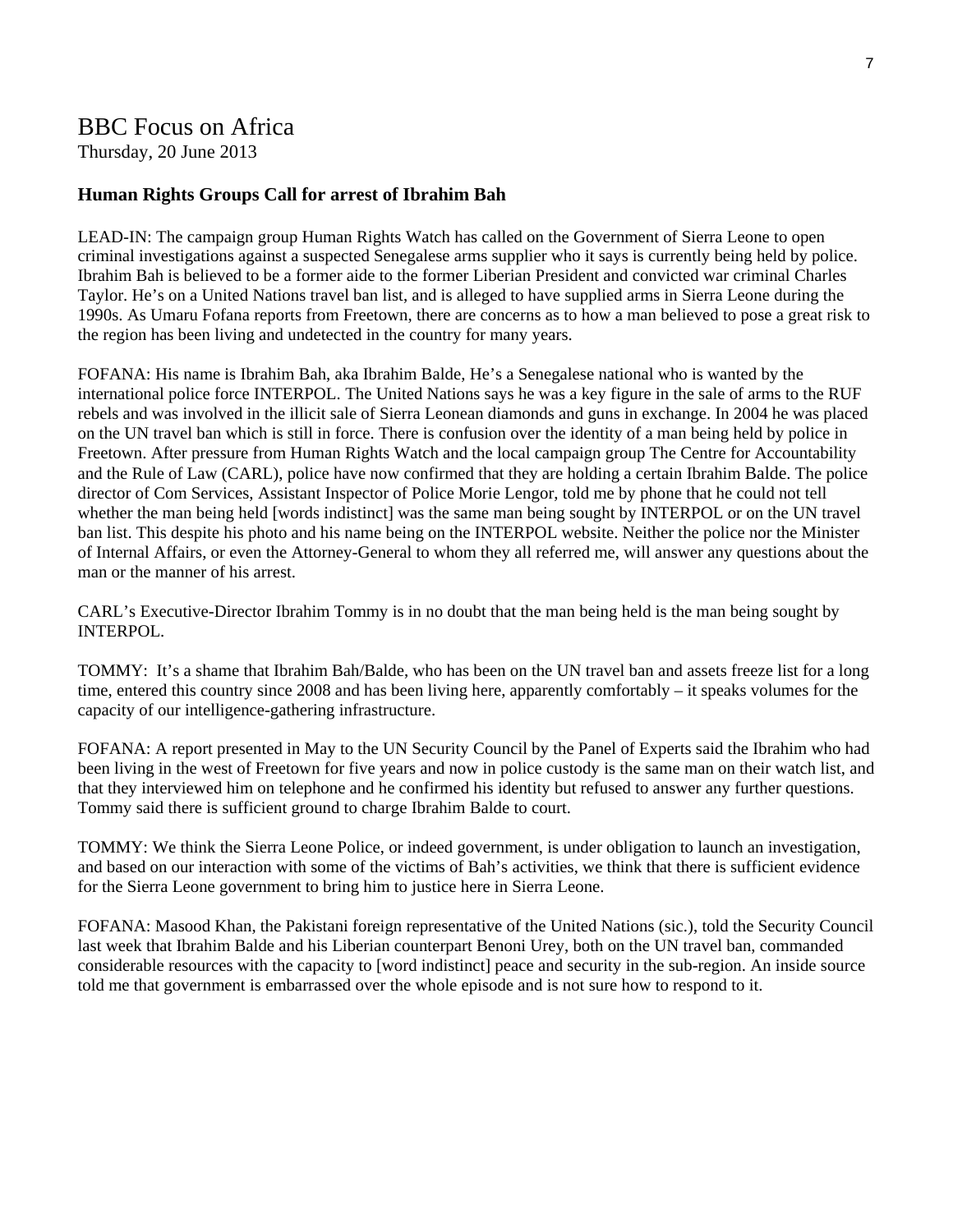# Voice of America Thursday, 20 June 2013

#### **Trusted Ally of Charles Taylor Located in Sierra Leone**



Sierra Leone's rebel leader Foday Sankoh (2nd R) is flanked by senior aides at the formal opening in Lome, Togo of talks. Others (from left) are Sankoh's military adviser General Ibrahim Bah, Solomon "Pa" Rogers and Omrie Golley, (File photo).

#### Robbie Corey-Boulet

DAKAR — A man suspected of heavy involvement in the transfer of arms and "blood diamonds" during Sierra Leone's brutal civil war has been found living in the capital city, Freetown. Rights groups are calling for a criminal investigation of Ibrahim Bah, who was a top associate of former Liberian president Charles Taylor during the conflict.

Senegalese national, Ibrahim Bah, has been under a U.N. travel ban since 2004 for his alleged role in helping former Liberian president Charles Taylor support Sierra Leone's Revolutionary United Front rebel group. That support helped destabilize the country, while granting Taylor access to Sierra Leone's diamonds.

Last year, the U.N.-backed Special Court for Sierra Leone found Taylor guilty of war crimes and crimes against humanity, sentencing him to 50 years in prison. In their ruling against the former Liberian president, judges said Bah was a "trusted emissary" between Taylor and the rebels, who killed and maimed thousands of people during the war.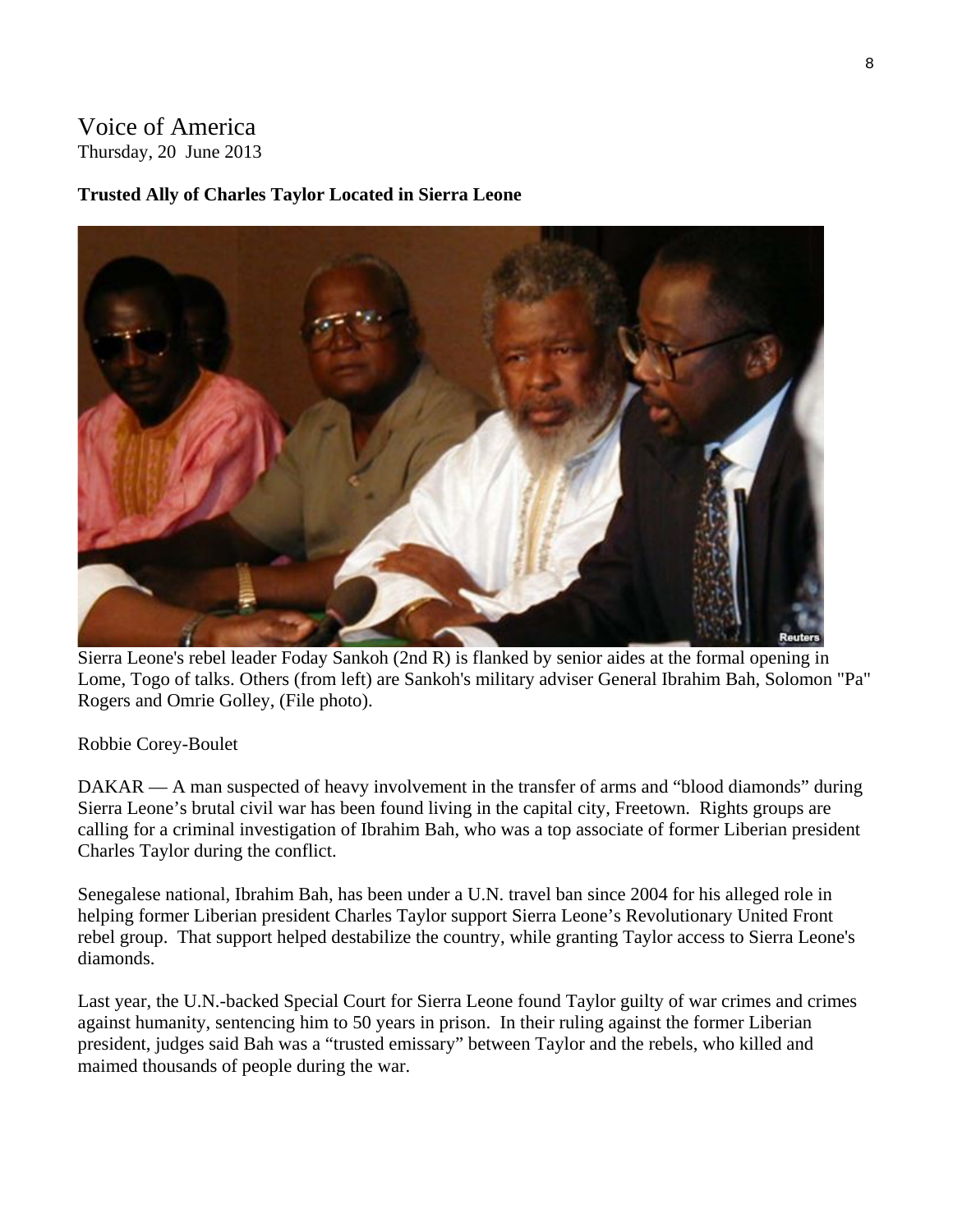Bah's whereabouts were unknown until last month, when a U.N. expert panel placed him in Freetown, saying he had been living there since 2008.

The executive director of the Center for Accountability and Rule of Law in Sierra Leone, Ibrahim Tommy, said it is important that all main perpetrators be tried for their actions during the civil war, even if they were not as famous as Taylor.

"Ibrahim Bah was one of the key supporters, one of the key aides to former Liberian president Charles Taylor and the RUF, who helped him pillage Sierra Leone's diamonds and even allegedly committed forced labor and enslavement against the people of Sierra Leone," Tommy said. "We think that bringing him to justice will help combat the impunity gap that currently exists in the country, particularly for midlevel commanders who participated in the conflict, but also for foreign nationals whose only interest in the conflict in this country was to loot our resources."

The report detailing Bah's whereabouts was published on May 31. According to a U.N. statement, Sierra Leonean authorities arrested Bah less than a week later.

A Sierra Leone police official said Wednesday that someone going by the name Ibrahim Bah had been arrested, but then released on bail after he denied being the same person accused of associating with Taylor during the war. The official, Morie Lengor, said police are working with Interpol to confirm Bah's identity.

Tommy said it would be important to have Bah tried in Sierra Leone. Because of security concerns, Taylor was tried in The Hague, far removed from the region he destabilized for years.

"The most important significance, I would think, is that it would certainly demonstrate the government's commitment to promoting accountability and to even strengthening our national accountability mechanisms," said Tommy.

Human Rights Watch has also joined the call for Bah to be investigated and possibly prosecuted.

In a statement Wednesday, the New York-based watchdog noted the case would be the "first purely domestic prosecution" concerning international crimes committed during Sierra Leone's 11-year conflict, which ended in 2002.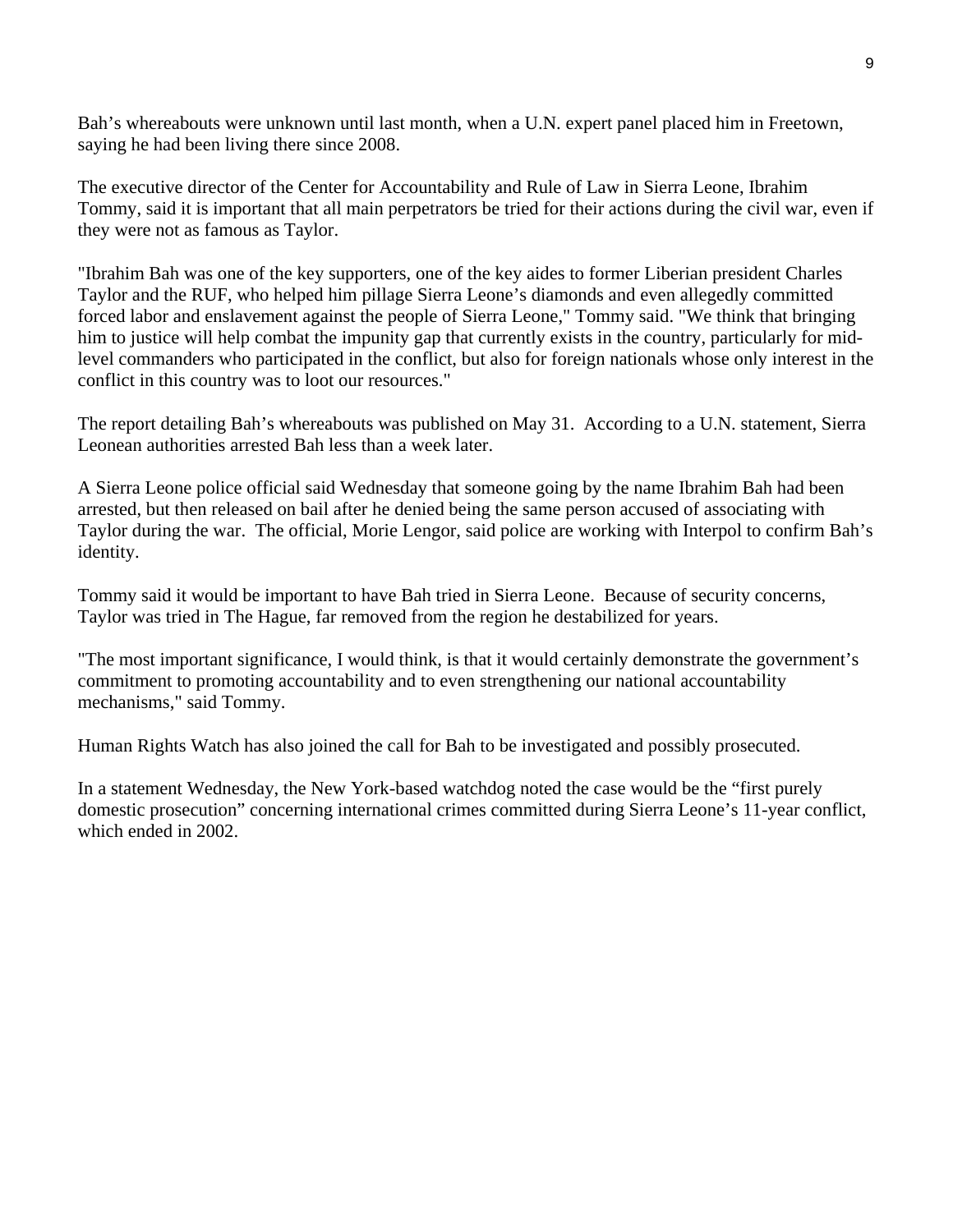# Associated Press

Wednesday, 19 June 2013

#### **Top Charles Taylor Ally Found in Sierra Leone**

#### By CLARENCE ROY-MACAULAY and ROBBIE COREY-BOULET Associated Press FREETOWN, Sierra Leone

A notorious arms supplier and top associate of former Liberian President Charles Taylor has been living freely in Sierra Leone's capital city, according to United Nations experts.

A Sierra Leone police official said Wednesday that a man going by the same name as the suspect, Ibrahim Bah, was detained after the U.N. experts' allegations were published on May 31. But the official, Morie Lengor, said the man was released on bail after denying he was the same man fingered in the report.

Human Rights Watch on Wednesday urged the government to launch criminal proceedings against Bah, a Senegalese national accused of supporting rebel groups involved in killings and amputations during Sierra Leone's 11-year civil war that ended in 2002.

"Sierra Leone has taken major steps over the past decade to promote justice for serious crimes committed during its horrific civil war and to build respect for the rule of law," said Corinne Dufka, senior West Africa researcher for HRW. "Investigating Bah for possible criminal prosecution would be an important way to build on this progress."

Taylor received a 50-year sentence in May 2012 for supporting the rebels in Sierra Leone in exchange for "blood diamonds." Defense lawyers disputed the allegations, pointing out that Taylor did not physically travel to Sierra Leone. But judges at the Special Court for Sierra Leone found there was enough evidence to link Taylor to the crimes, and identified Bah as a "trusted emissary" who served as a liaison between Taylor and the rebels.

"He was a businessman who helped arrange arms and diamond transactions," the judges said of Bah in their verdict against Taylor.

Bah, 62, met Taylor in Benghazi, Libya in 1988 while working as a trainer in military camps, according to the report from U.N. experts. He spent four years training in special warfare in Libya in the 1980s, and also served as a bodyguard to former Libya dictator Moammar Gadhafi.

He was believed to be in Burkina Faso when he was placed on a U.N. travel ban in 2004.

But the May 31 report from U.N. experts said Bah had been living in Freetown since 2008 with a Senegalese passport under the name Ibrahima Balde. The report also says Bah tried to recruit mercenaries for Ivory Coast's 2010-11 postelection conflict.

Although Bah was not put on trial by the Special Court for Sierra Leone, a joint court set up by the West African nation's government and the United Nations, HRW's Dufka said that in no way precluded a local trial.

"The Special Court has made a vital contribution, but its work should not be the end of the road," Dufka said. "Domestic cases are also needed to more fully ensure justice for the graves crimes committed during Sierra Leone's war."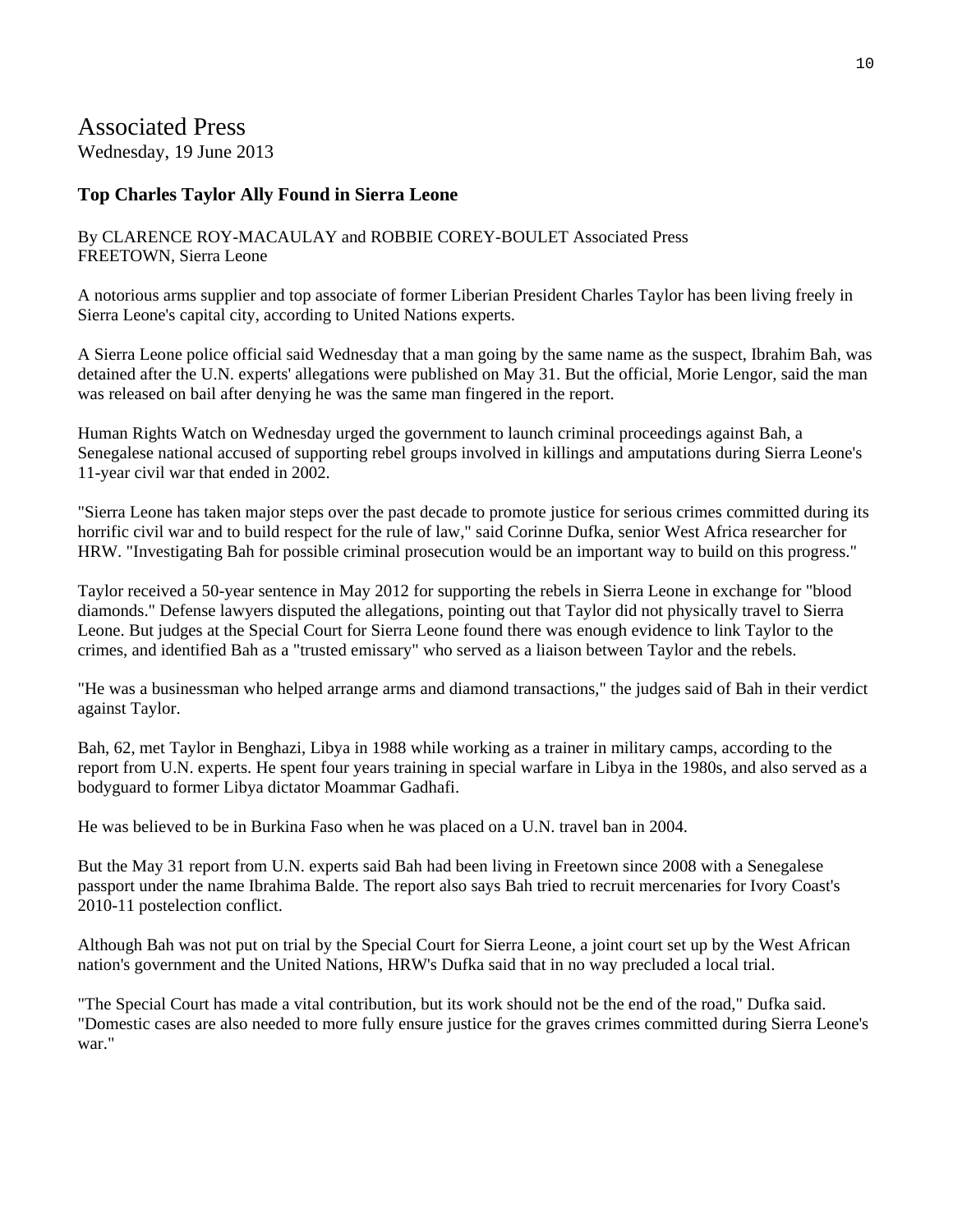#### Macleans (Canada) Wednesday, 19 June 2013

#### **Top gun runner for Charles Taylor arrested in Freetown**

by Michael Petrou

Ibrahim Bah, who acted as a liaison between former Liberian dictator Charles Taylor and a rebel army of child soldiers in neighbouring Sierra Leone, has been arrested in Freetown, according to a reliable and wellplaced source.

For years, Bah managed the pipeline that fed weapons and other materiel such as satellite phones to the Revolutionary United Front in Sierra Leone in exchange for diamonds sent back to Liberia.

Child soldiers filled the RUF's ranks. Enslaved Sierra Leonean civilians mined the diamonds.



Last year the United Nations-backed Special Court for Sierra Leone found Charles Taylor guilty of aiding and abetting war crimes and crimes against humanity, including murder, terrorism, and conscripting child soldiers.

The Special Court concluded that Bah was a "trusted emissary" for both Taylor and the RUF.

Bah has been the subject of a United Nations travel ban since 2004, accused of being an arms dealer in contravention of a UN Security Council resolution demanding that Liberia cease its support for rebels in Sierra Leone.

Originally from Senegal, Bah fought with the mujahideen in Afghanistan during the 1980s, and briefly with Hezbollah in southern Lebanon, according to Douglas Farah, author of Blood From Stones: The Secret Financial Network of Terror. He also trained in terror camps run by former Libyan dictator Muammar Gadhafi — for whom he served as bodyguard.

Charles Taylor first met Bah in Libya in 1988. The following year, with Gadhafi's support and fighters from his camps, Taylor launched a rebellion against the Liberian government of Samuel Doe. The subsequent civil war lasted seven years and killed some 200,000 people. There was a brief lull during which Taylor was elected president, and then another four-year phase of the war began in 1999, killing tens of thousands more.

Shortly after beginning the Liberian civil war, Taylor helped create the RUF, which triggered a bloody civil war in Sierra Leone that lasted until 2002.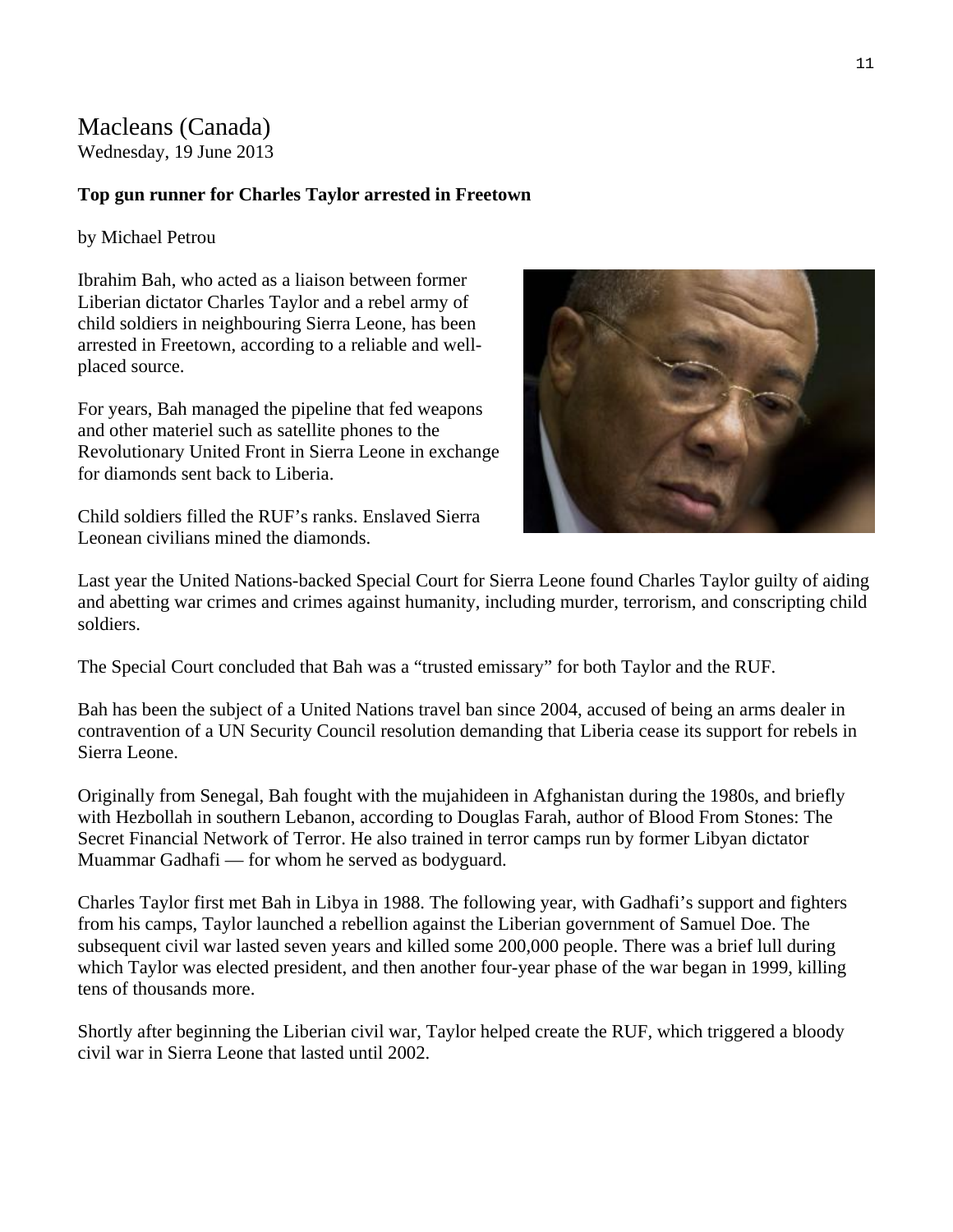Ibrahim Bah's role running diamonds and weapons made him rich. Farah says Taylor pocketed about a third of what international dealers paid for the RUF-mined diamonds. Bah got half of that. The weapons they sent in exchange were worth far less than the diamonds.

Bah disappeared about a decade ago and was thought to be in Burkina Faso. This year a UN panel of experts report placed him in Sierra Leone. Today Human Rights Watch urged Sierra Leone to open an investigation into Bah's alleged crimes.

There are conflicting reports out of Sierra Leone concerning Bah's status. Today a police official said a man sharing Bah's name had been arrested but was released after he claimed he was a victim of mistaken identity. The Maclean's source says the Ibrahim Bah who was arrested is in fact Taylor's former associate, and he suspects the man is still in custody.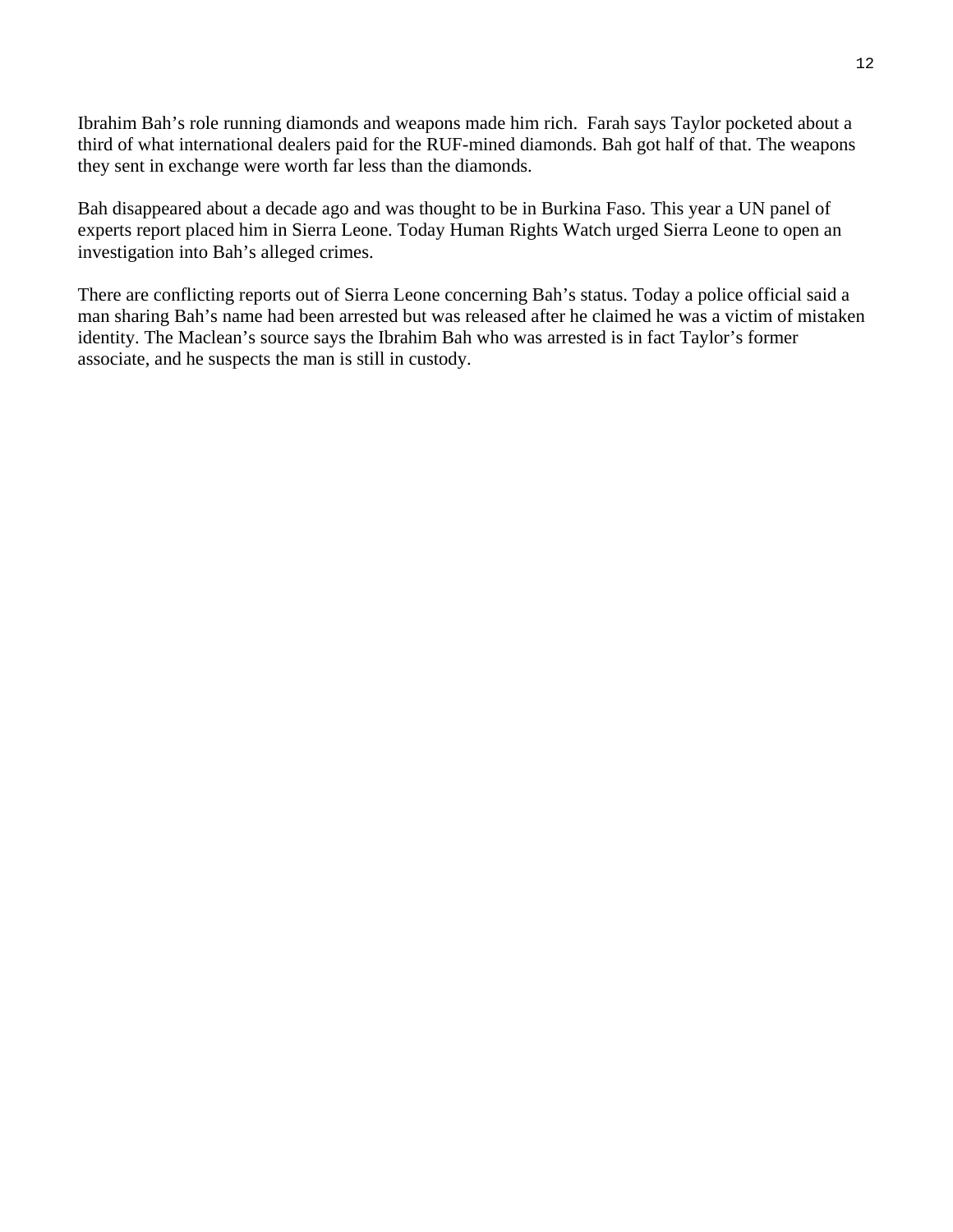#### South African Press Agency (SAPA) Wednesday, 19 June 2013

#### **Top Taylor ally found in Sierra Leone**



File - Former Liberian President Charles Taylor appears in court at the Special Court for Sierra Leone in Leidschendam, western Netherlands. REUTERS/Peter Dejong/Pool

Freetown, Sierra Leone - United Nations experts say a notorious arms supplier and top associate of former Liberian President Charles Taylor has been living freely in Sierra Leone's capital city.

A Sierra Leone police official said Wednesday that a m an going by the same name as the suspect, Ibrahim Bah, w as detained after the U.N. experts' allegations were

published on May 31.

But the official, Morie Lengor, said the man was released on bail after denying he was the same man fingered in the report.

Human Rights Watch on Wednesday urged the government to launch criminal proceedings against Bah, accused of supporting rebel groups involved in killings and amputations during Sierra Leone's 11-year civil war that ended in 2002.

U.N. experts say Bah also tried to organize mercenaries for Ivory Coast's 2010-11 postelection conflict. - Sapa-AP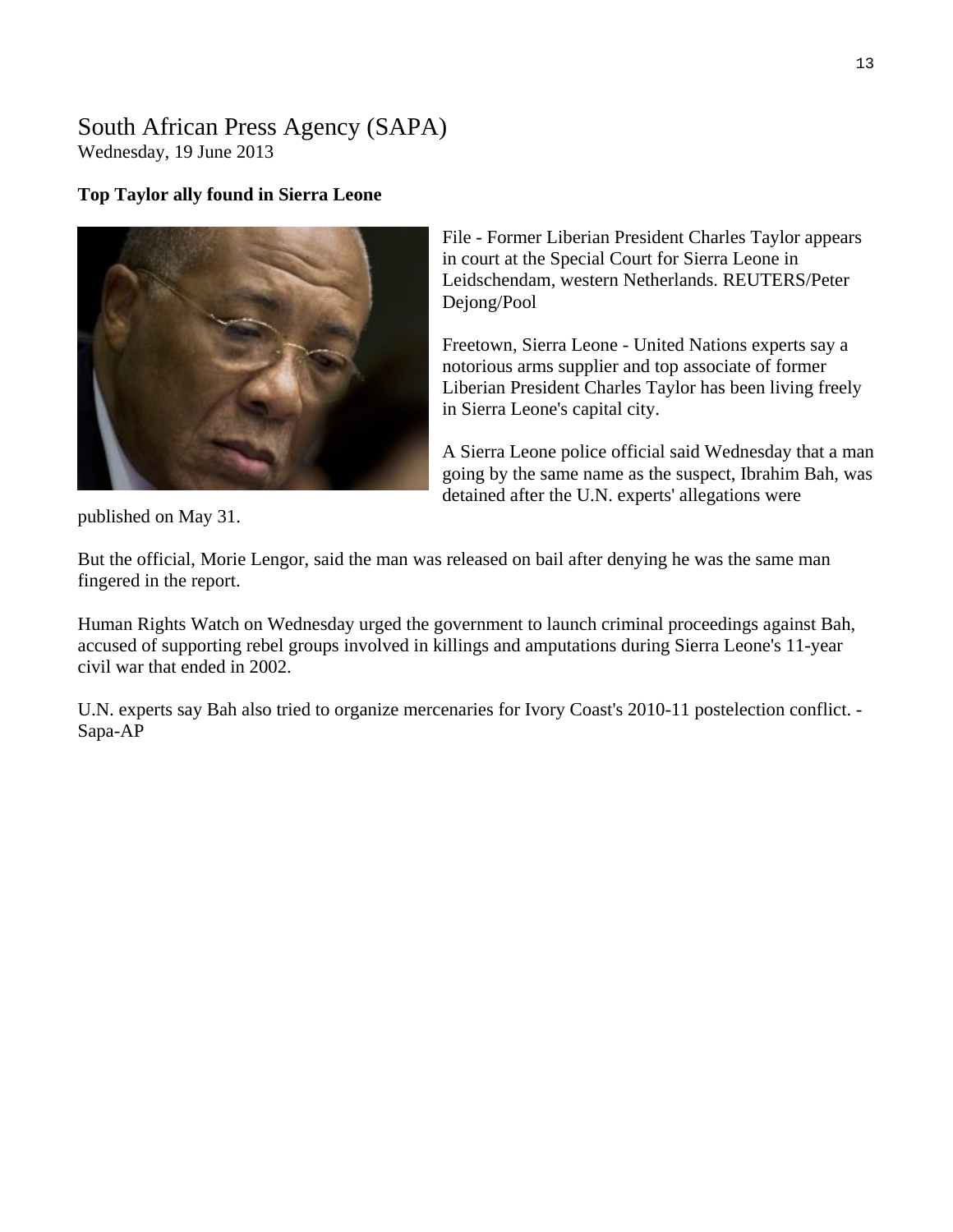# United Press International

Wednesday, 19 June 2013

#### **Charles Taylor ally seen in Sierra Leone**

NAIROBI, Kenya, June 19 (UPI) -- Human Rights Watch called on the government of Sierra Leone to open a criminal investigation into an associate of former Liberian President Charles Taylor.

At least 50,000 people were killed during Sierra Leone's civil war, which ended in 2002. Taylor was sentenced last year by a U.N. special court to 50 years in prison for aiding and abetting crimes against humanity committed by rebel forces in the country during the conflict.

Human Rights Watch said Taylor's associate, Ibrahim Bah, was seen in Freetown, the capital of Sierra Leone. The rights group said he's suspected of arming rebels during the 11-year civil war.

"Now that Bah has been located in Freetown, Sierra Leone authorities should promptly open a criminal investigation," lead West Africa researcher Corinne Dufka said in a statement from Nairobi.

Bah was the target of a travel ban imposed by the U.N. Security Council in 2004. He was allegedly living in neighboring Burkina Faso, but may have been in Sierra Leone for several years.

Taylor is appealing his 2012 conviction. There have been eight convictions for crimes committed during Sierra Leone's civil war.

"Investigating Bah for possible criminal prosecution would be an important way to build on this progress," Dufka said.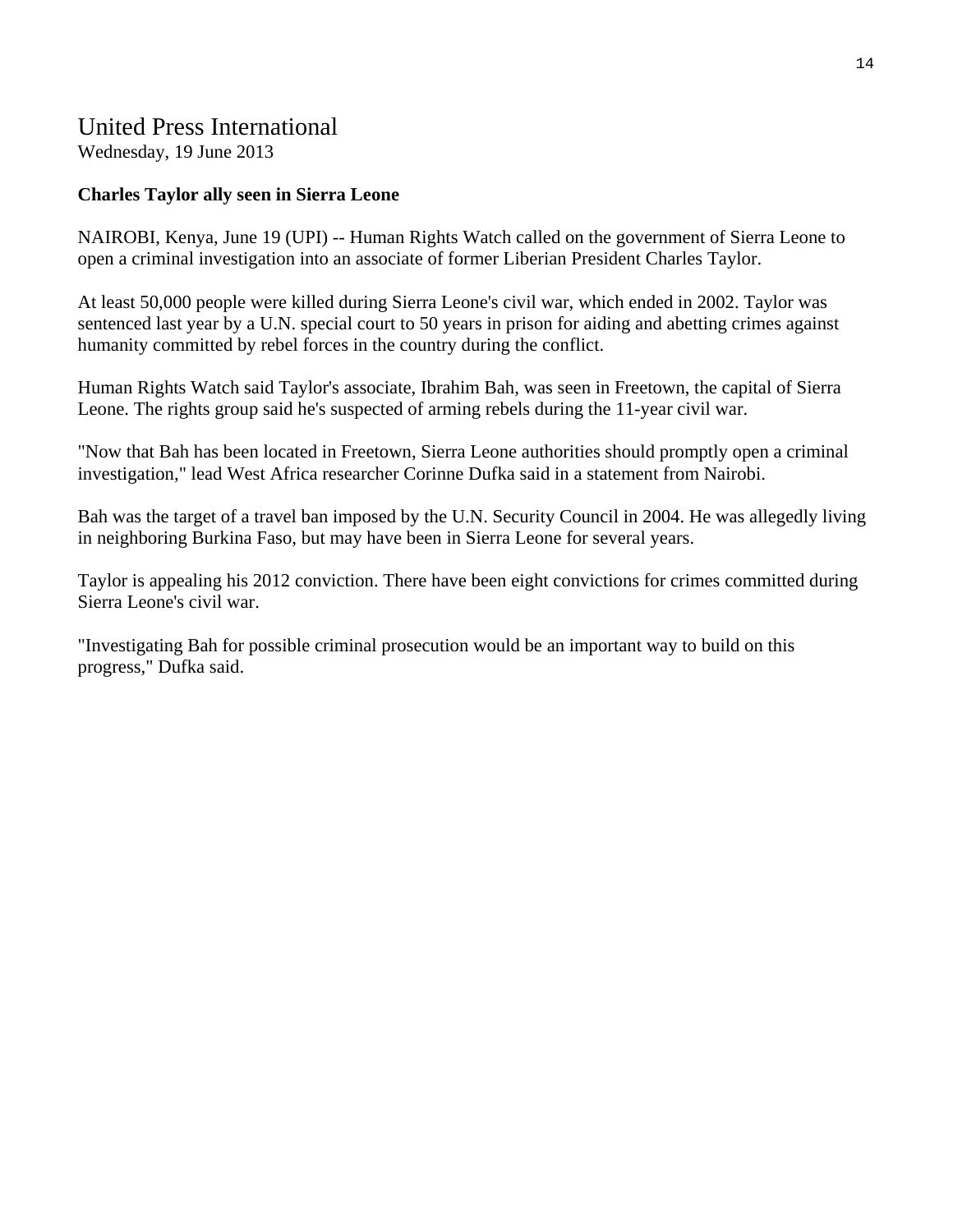# BBC Thursday, 20 June 2013

#### **Rwandan genocide: Sweden jails Stanislas Mbanenande**



Rwanda had asked Sweden to extradite Mbanenande to face genocide charges

A Swedish court has sentenced a man of Rwandan origin to life in jail for his part in the 1994 genocide in Rwanda in which some 800,000 people were killed.

Stanislas Mbanenande, now a Swedish citizen, was found guilty of taking part in several massacres of mainly ethnic Tutsis in the 100-day genocide.

The court in the Swedish capital, Stockholm, agreed he had played a leading role among Hutu extremists.

He is the first person in Sweden to be found guilty of genocide.

Mbanenande, who was a civil engineer and lecturer in Rwanda and was granted Swedish citizenship in 2008, had denied the charges.

During his trial, Swedish judges flew to Rwanda to hear from some witnesses, with the defendant participating via video link.

Mbanenande not only recruited young men to take part in the killings but was also involved in those that occurred in a school, a Catholic church, a hotel and a stadium in Kibuye, a city in western Rwanda, the court said.

"The accused had an informal role as a leader and himself fired at the crowd with an automatic weapon," Swedish newspaper The Local quotes the district court verdict as saying.

Rwanda had asked Sweden to extradite Mbanenande to face genocide charges, but Stockholm refused as he was a Swedish citizen.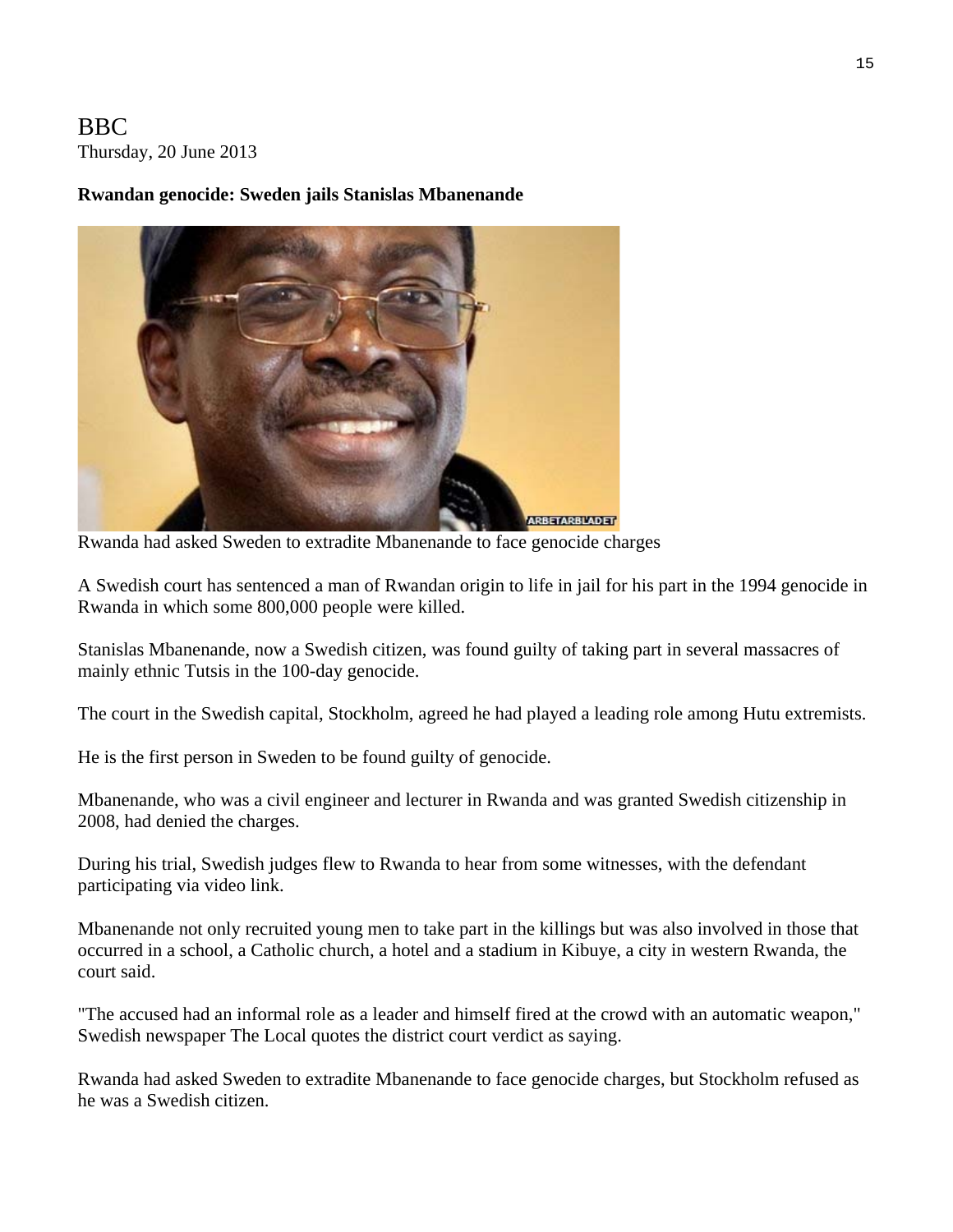A Rwandan community "gacaca" court then sentenced him to life in prison in absentia in 2009.

Mbanenande's lawyer, Tomas Nilsson, said his client would appeal.

"We are of the opinion that we must make an appeal because the judgement isn't clear and safe enough," he said.

"He [Mbanenande] totally denies all the accusations and he has done from the first time that he was confronted with them."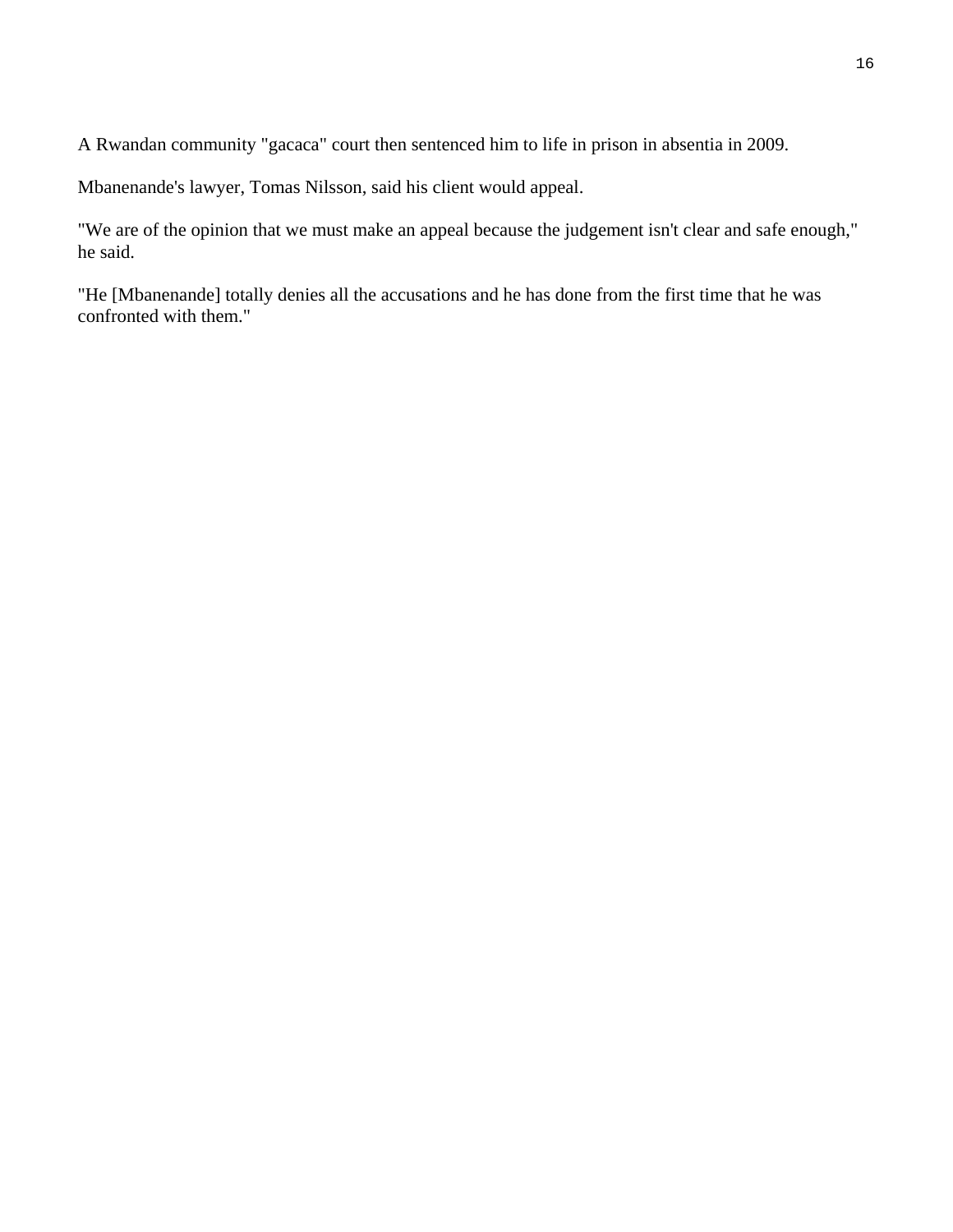BBC Thursday, 20 June 2013

#### **Uhuru Kenyatta trial moved to November**



Uhuru Kenyatta denies fuelling violence after the disputed 2007 election

The International Criminal Court (ICC) has pushed back the trial of Kenyan President Uhuru Kenyatta to 12 November.

The decision was taken to give Mr Kenyatta's defence enough time to prepare for his trial, the ICC said.

Mr Kenyatta is accused of orchestrating violence after the 2007 election, an allegation he denies.

The African Union has called for the trial to be halted, saying the ICC was "hunting" Africans. 'Murder charge'

The ICC has refused to drop the charges, saying it pursues justice impartially.

It had rescheduled Mr Kenyatta's trial from 9 July to 12 November after judges ruled that defence lawyers should be given more time to prepare for his trial "due to the delays by the prosecution in disclosing its evidence", the ICC said in a statement.

Mr Kenyatta is charged with crimes against humanity, including murder and rape.

The ICC accuses him of being an "indirect co-perpetrator" in the violence that killed about 1,200 people and left more than 500,000 homeless after the disputed 2007 election.

Mr Kenyatta was elected president in March, beating then-Prime Minister Raila Odinga by 50.07% to 43.28%.

He used the charges to bolster his campaign, accusing the ICC of interfering in Kenya's internal affairs.